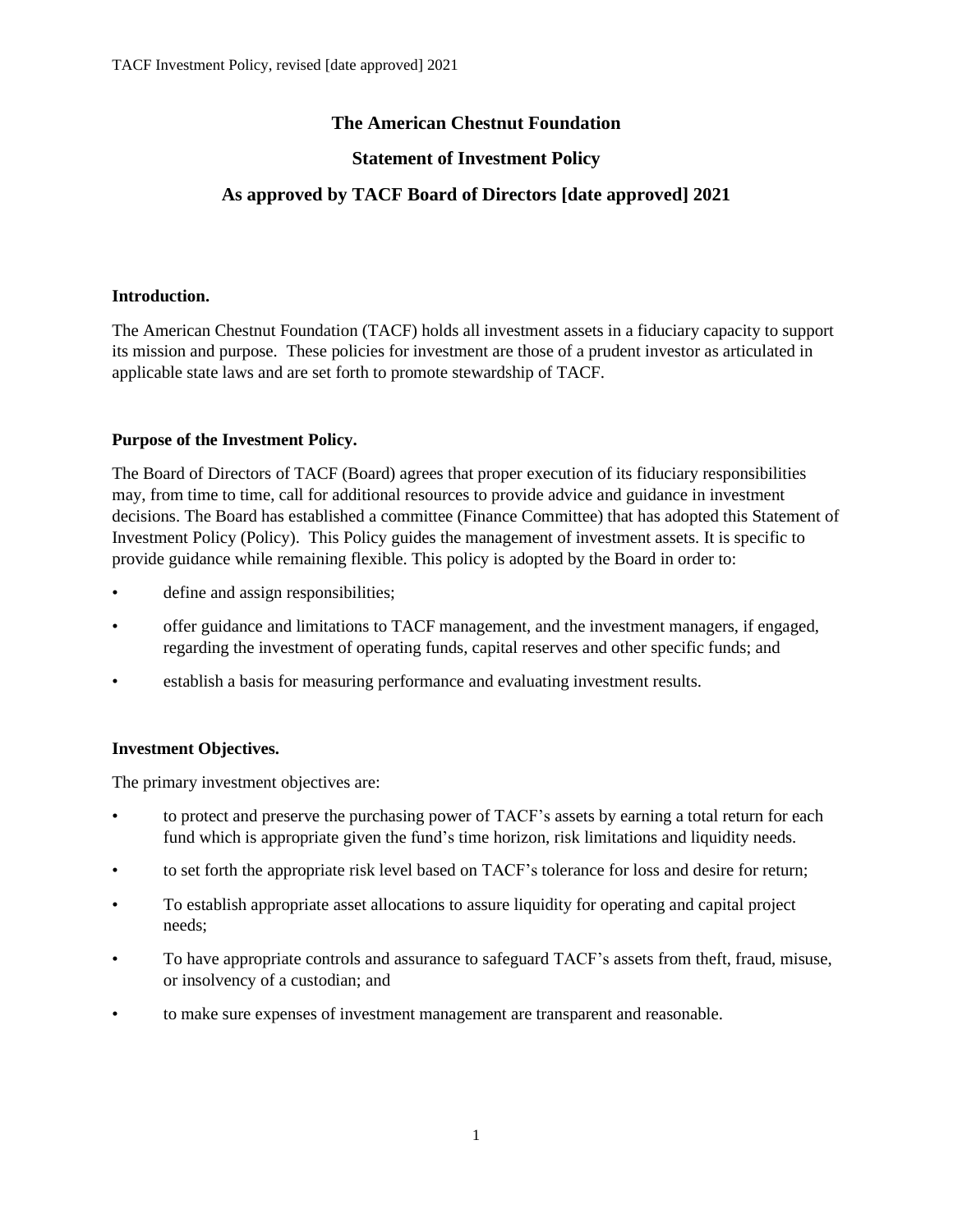### **Responsibilities of the Finance Committee.**

The Finance Committee will work closely with the Finance Manager and President of TACF, and has authority, subject to Board approval, to hire custodians, investment managers, consultants, attorneys, auditors, or others fulfilling the fiduciary responsibility of the Board.

The primary responsibilities of the Finance Committee are to:

- understand cash flows of TACF in good and bad times and reduce long term risks by having adequate operating and capital reserves while also taking into account available credit lines;
- select qualified investment managers and custodians when and as deemed appropriate;
- meet annually with investment managers to review the performance of portfolios, evaluate results and report back to the Board;
- review all costs associated with portfolio management including management fees, custodial costs, trading expenses, fund fees, and other costs;
- coordinate with the Finance Manager to assure the communication of quarterly performance reports on all funds; and
- evaluate annually, with the Finance Manager and President & CEO, TACF's operating risk exposure to ensure that reserves are at realistic levels, including the short term flexibility provided by available credit lines.

## **Specific Fund Goals.**

The following descriptions address the Operating Fund and Capital Reserve Fund. If other funds are added, similar guidelines will be provided. These guidelines will be evaluated periodically, **but at least every three years.**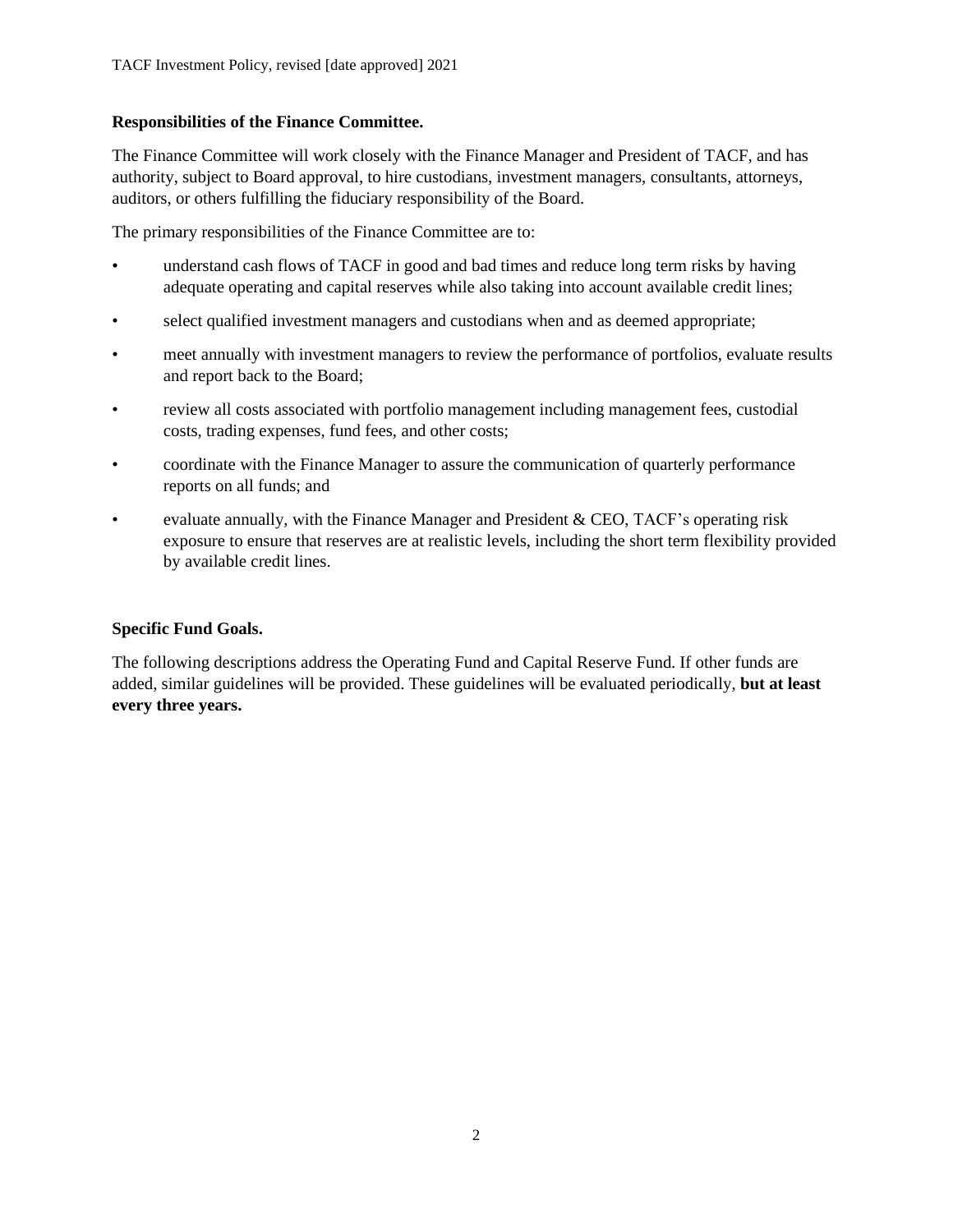### **OPERATING FUND**

**Purpose.** The Operating Fund, including operating, payroll, interest-bearing accounts and lines of credit and short-term bonds, should provide sufficient cash to meet the budgeted financial obligations of TACF in a timely manner.

**Investment Objectives.** The investment objectives of the Operating Fund are:

- preservation of capital;
- high liquidity through investments with maturities limited to twelve months or less;
- low cost/operational efficiency minimizing service fees, transaction costs and internal administration costs; and
- readily accessible funds, when considered with available lines of credit and short-term bonds, adequate for a forward-looking period of six (6) months of normal operation.

**Asset Allocation**. The Finance Manager or any registered investment advisor retained by TACF shall be authorized to invest the fund as follows:

- certificates of deposit that are federally insured;
- interest bearing accounts that are federally insured;
- US Government securities;
- federal agency securities;
- money market funds investing in government sector; and
- short-term bonds (ex. VBIRX Vanguard short-term bond index fund Admiral Shares)

**Reporting.** The Finance Manager will report quarterly to the Finance Committee on interest income, lines of credit, and investments held as part of the Operating Fund.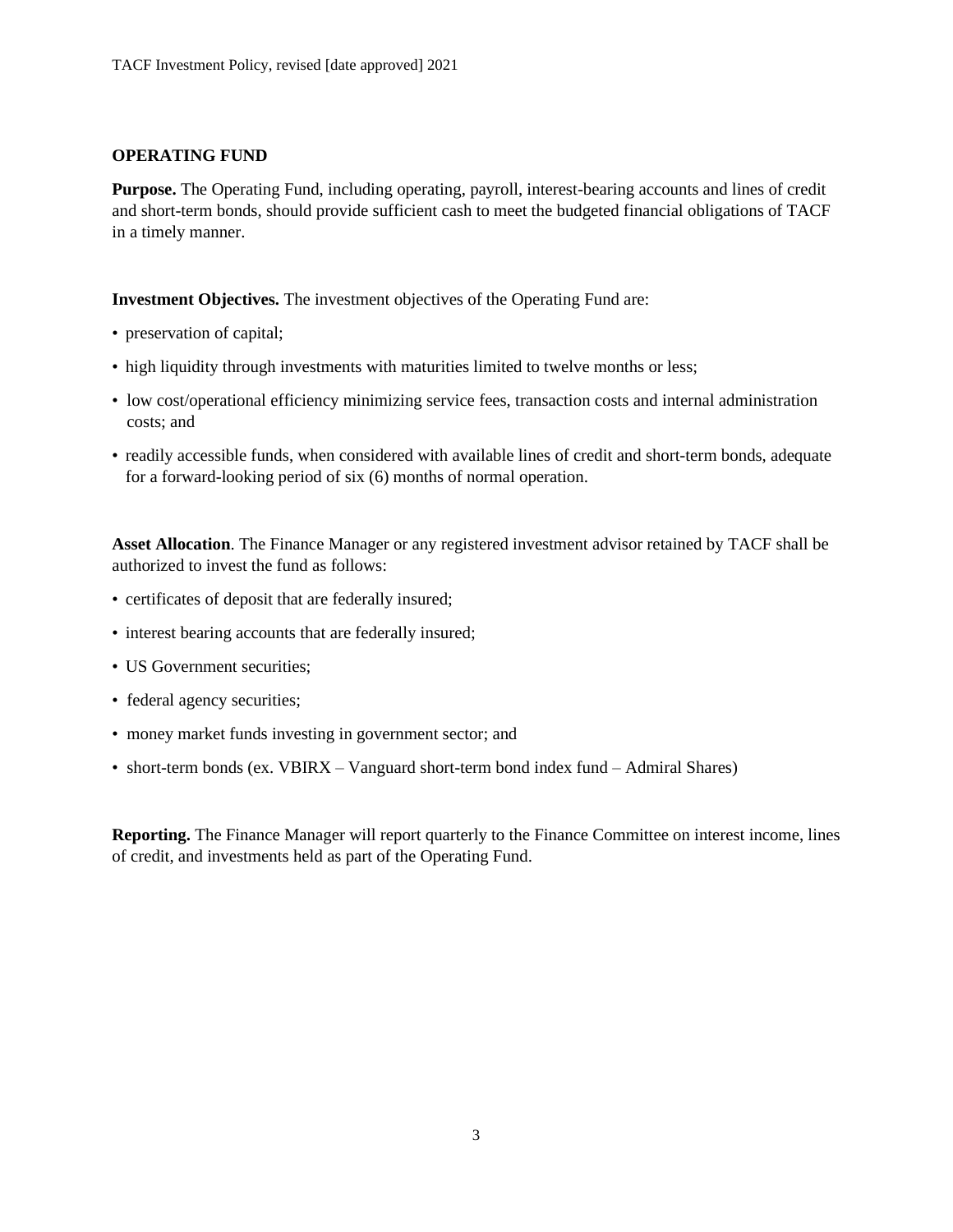### **CAPITAL RESERVE FUND**

**Purpose.** The Capital Reserve Fund will meet significant capital or organizational expenses planned in the budget and hold reserves for unexpected opportunities as well as difficult economic times when revenues decline. This fund is available for expenditures as conditions and criteria are met, and as approved by the full Board.

**Investment Objectives.** The investment objectives of the Capital Reserve Fund are:

- preservation and growth of capital;
- availability of funding for significant innovation or capital expenditure; and
- **•** income for at least 6 months operations, over and above the operating fund**.**

**Asset Allocation.** This fund will maintain broad market equity exposure and fixed income investments. The allocation between these investments will be reviewed and approved by the Finance Committee periodically, and at least each year. The allocation of investments is addressed in a separate set of guidelines adopted from time to time by the Finance Committee (**TACF Investment Guidelines)**.

**Allowable investments.** The Finance Manager or any registered investment advisor retained by TACF shall be authorized to invest the fund as follows:

- cash, cash equivalents, and short-term bonds as described for the Operating Fund;
- large, mid and small capitalization domestic equities;
- international equities;
- investment grade fixed income; and
- other investments, on a case-by-case basis.

**Reporting.** The Finance Committee will report to the Board, at least quarterly, the performance of the Capital Reserve Fund.

**Spending Policy.** Refer to **TACF Investment Guidelines** for current investment spending guidance.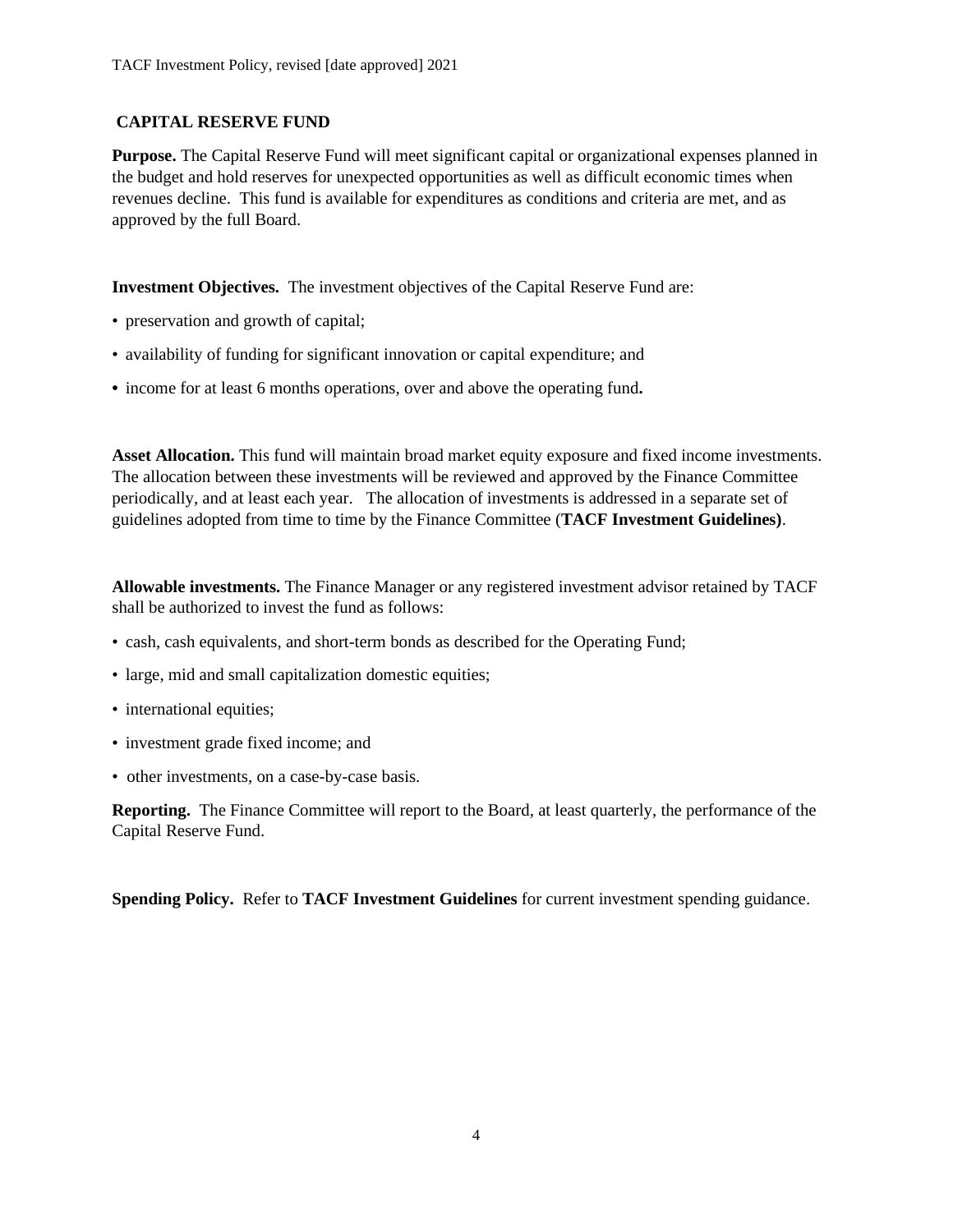## **The American Chestnut Foundation**

### **Investment Guidelines**

## **As Approved by the TACF Finance Committee (date approved) 2021.**

**Introduction.** These investment guidelines (guidelines) are adopted and modified from time to time as provided in the TACF Statement of Investment Policy as approved by TACF Board of Directors. These guidelines address asset allocation, donations of stock or other equities, and capital reserve spending.

**Asset Allocation.** The Finance Committee approves the range of asset allocation for the Capital Reserve Fund. This range of equities to cash and bonds (equities/cash & bonds) is from **60/40 to 90/10**. The Finance Committee will work with investment managers or directly with investment entities to adjust asset allocations based on market conditions, trends and outlooks. Changes in asset allocation within this range will be with Finance Committee approval, and Executive Committee of TACF Board concurrence.

**Donations of Stock.** TACF maintains a separate account in the Capital Reserve Fund for donations of stocks and bonds. All donations are deposited into this account, sold, and transferred to an operating account unless they are restricted subject to donor instruction. Any departure from this guideline for an individual donation will require Finance Committee approval.

**Expenditure of Capital Reserves.** The Capital Reserve Fund is intended for growth of the Foundation and emergency operational needs. Capital reserves are not intended for ongoing operational expenses. It is the guidance of the Finance Committee that the fund be maintained at a level at least sufficient to fund normal operations of TACF for a period of six (6) months, over and above the six-month reserve in operating accounts, for a total of twelve (12) months of reserves for operations (6 months in operating and 6 months in capital reserves).

In addition, any capital reserve funds in excess of the 6-month operating are available for capital expenditures if an expenditure meets Board-approved criteria and the expenditure receives full Board of Directors approval.

**Qualifying criteria** for capital reserve expenditures include, but are not limited to:

- exceptional Foundation growth opportunities such as innovative research opportunities;
- major capital improvements, only as approved in advance by the full Board of Directors.